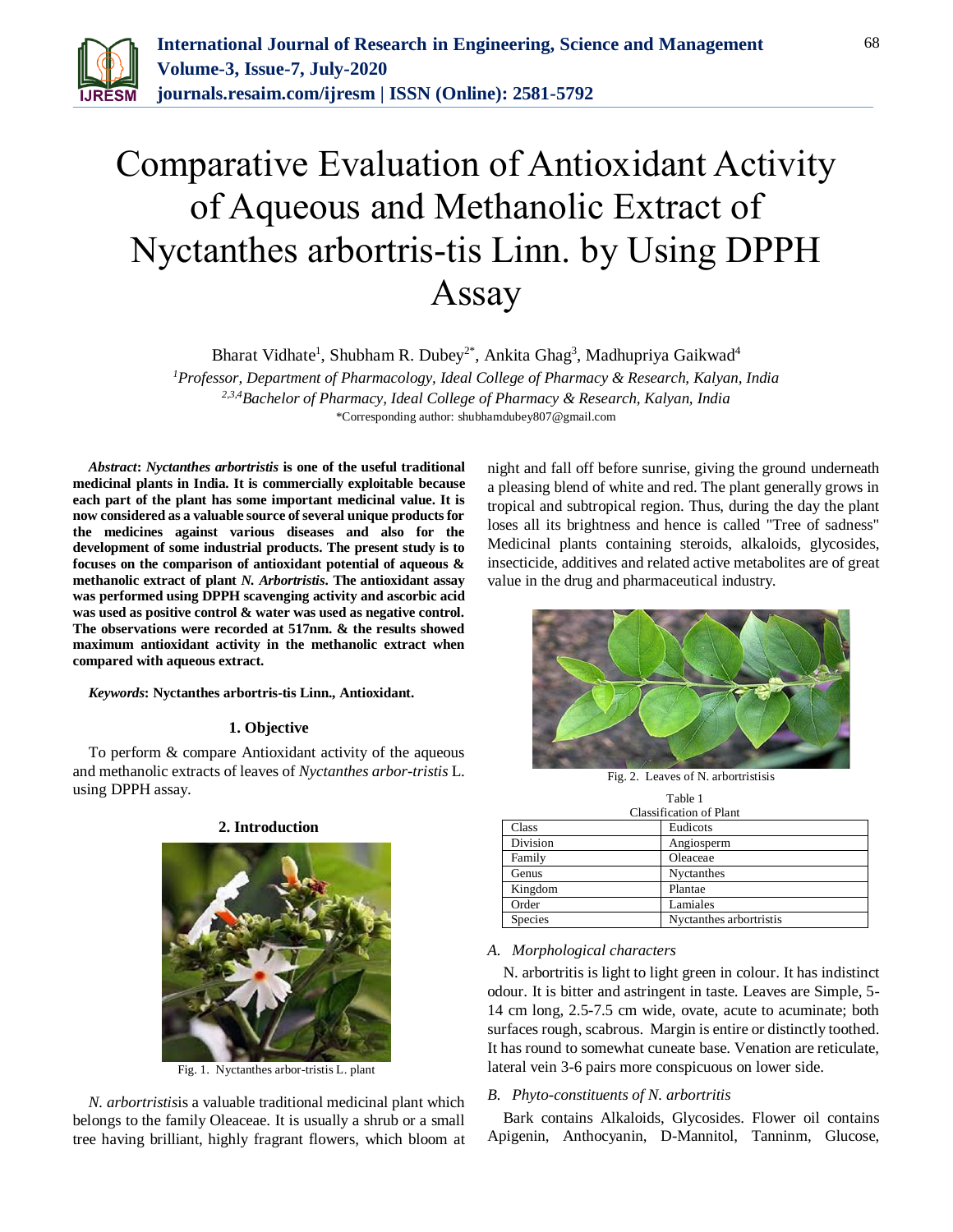

Carotenoid, Essential Oil, Kaemferol, Nyctanthin, Glycosides, Quercetin, Rengylone, α-crocetin (or crocin-3), βmonogentiobioside, β monogentiobioside-β-D, β digentiobioside. Leaves contains Apigenin, Anthocyanin, D-Mannitol, Tanninm, Glucose, Carotenoid, Essential Oil, Kaemferol, Nyctanthin, Glycosides, Quercetin, Rengylone, αcrocetin (or crocin-3), β monogentiobioside, βmonogentiobioside-β-D, β-digentiobioside.3-4 Secotriterpene Acid, a Pale Yellow Brown Oil (15%), Arbortristoside A & B, Glycerides of Linoleic Oleic, Lignoceric, Myristic Acids, Nyctanthic Acid, Palmitic, Stearic these all constituents are obtained through seeds. And stem contains constituents such as Glycoside-naringenin-4'-0-β glucapyranosyl-α-

Xylopyranoside, β sitosterol.

## **3. Plant Collection and Extraction Method**

## *A. Plant collection*

Fresh leaves of *N. arbortristis* was collected. It was washed using tap water & then using distilled water. Leaves were dried for overnight. Later leaves were placed in a tray and was dried using a Tray drier at  $55^{\circ}$ c for about 2 hours. Then leaves were packed in a polythene bag and placed in a tight container.

## *B. Powder preparation*

Dried leaves were first crushed in a polyethene bag by using hands and further grinded into powder using a mixer grinder. Powdered leaves were sieved using sieve no.12. Then powder was stored in a self-sealable bag.



Fig. 3. Fresh leaves of Nyctanthes arbor-tristis L.

## *C. Extraction method*

## *1) Aqueous extraction*

Procedure: A conical flask was filled with 250ml of water and accurately weighed 30gm of leave powder was mixed in the flask. It was placed on a magnetic stirrer for 15 hours. Aqueous extract was separated using vaccum filteration (Buchner funnel). Extract was concentrated by direct heat and then dried on a Hot plate. A brown coloured powder was obtained.

## *2) Methanolic extraction*

Procedure: Soxhlet apparatus was filled with accurately weighed with 60gm of powdered leaves. Then RBF was filled with 150 ml Methanol and fitted with the soxhlet apparatus. 100ml of methanol was added to the thimble directly. The soxhlet extraction was placed on a heating mantle at 45-50oc for about 7 hours. Extract was then filtered with sintered glass filter. The extract was concentrated using directly heated. A dark green extract was obtained.



Fig. 4. Soxhlet apparatus for methanolic extraction



Fig. 5. Aqueous extraction

## *D. Antioxidant Activity*

The scavenging activity of Nyctanthes arbor-tristisL. leaf extracts were determined using DPPH assay.

Procedure: 1mg per mL solution was prepared by dissolving 50 mg extract in 50ml deionized water. Suitable dilutions were made from this stock solution with deionized water. All the dilutions were taken in test tubes up to 3 mL of sample solution of different concentrations (10, 20, 30, 40, 50 μg/ml). 1 mL of 0.1mM DPPH solution was added. Solutions kept for 30 minutes at room temperature. Color changed from violet to yellowish violet to yellow. Blank solution was prepared with distilled water and DPPH alone (Control) and spectra is recorded. Ascorbic acid was used as positive control and prepared in the same manner as above. Absorbance values measured at 517 nm. Converted into the percentage antioxidant